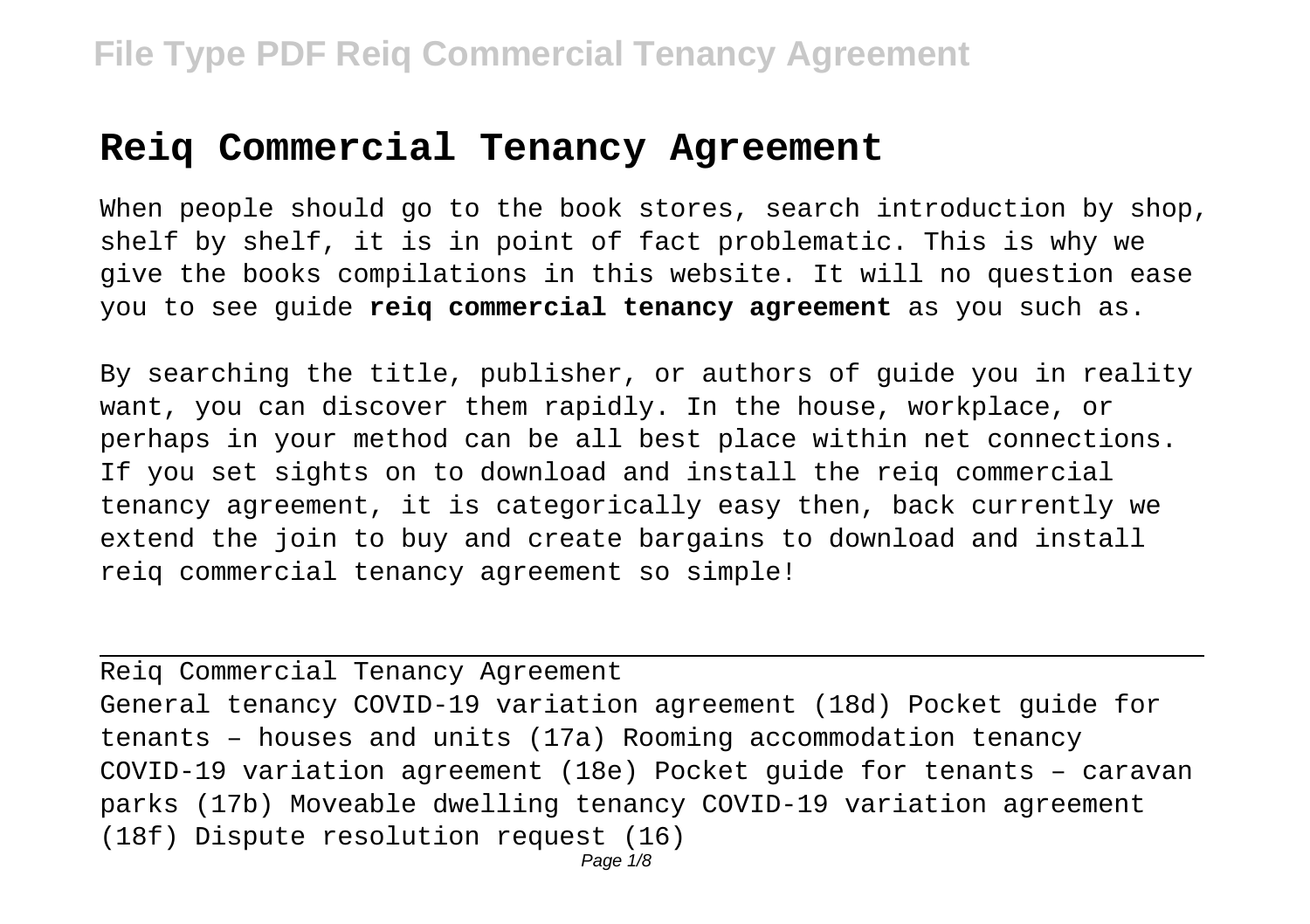New RTA Forms 2020 - REIQ REIQ COMMERCIAL TENANCY AGREEMENT Queensland Australia This document is intended for informational purposes and to illustrate the diversity of written agreements only. Agreement Sample assumes no liability for the content of this document or for any action or inaction taken as a

result of it.

Agreement Sample - REIQ COMMERCIAL TENANCY AGREEMENT ... Reiq Tenancy Agreement 2012-2020 Form. Terms. Email Email Email Address for service (if different from address of the premises in item 5.1) Agent (see clause 43) Moreton Bay Region Housing Company 3.1 Address for service 1482 Anzac Ave Kallangur Qld 3.2 Telephone number (07) 3491 9550 Email address reception@moretonbayhousing.com.au Item 4: Attach a separate list Postcode 4503 Mobile number Notices may be given to: (Indicate if the email is different from item 1, 2 or 3 above) Lessor ...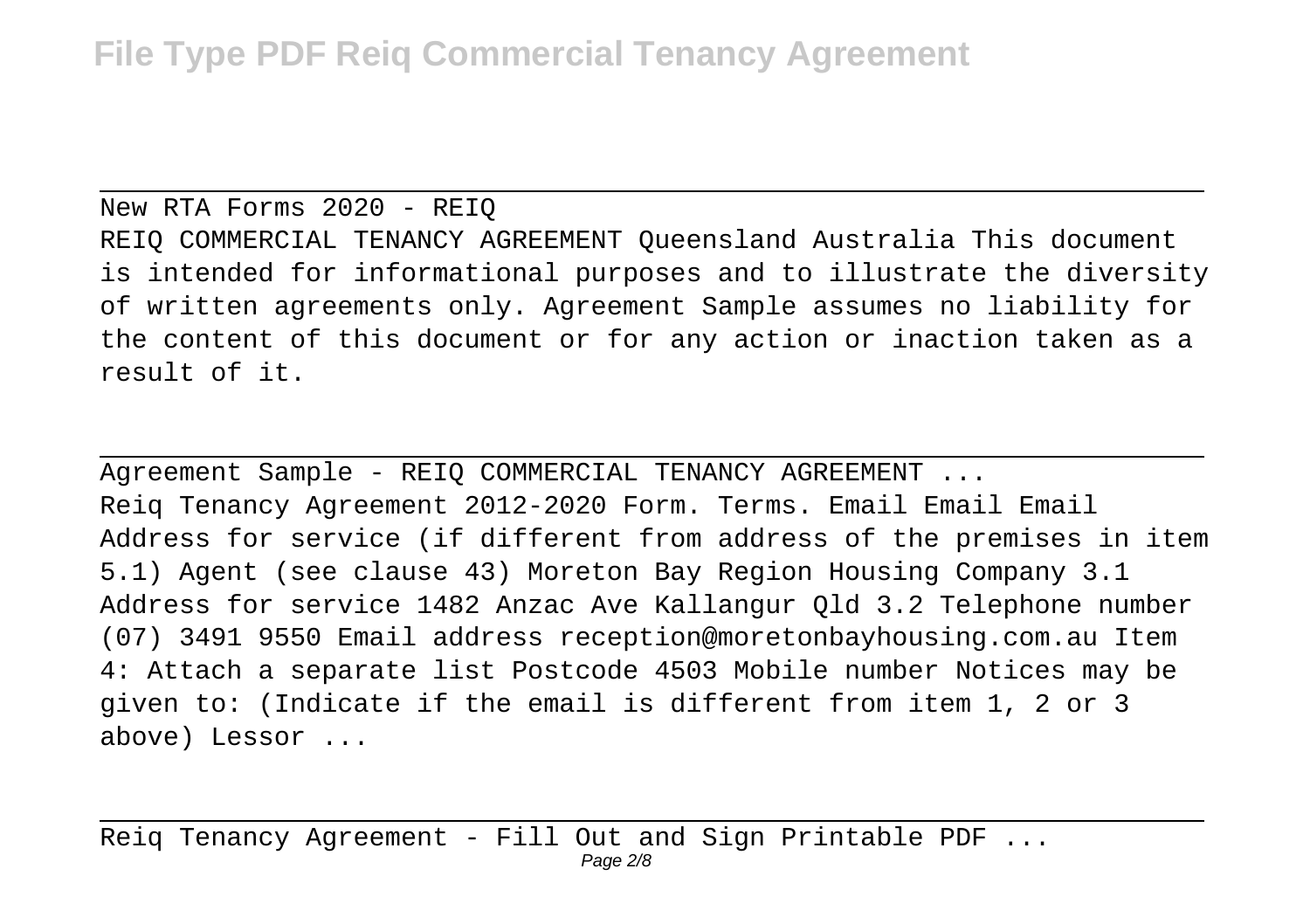As a buyer taking possession of a property prior to settlement, Clause 8.5 of the Standard REIQ Commercial Tenancy Agreement says that you must: • Insure the property according to the wishes of the seller.

REIQ Commercial Tenancy Agreement | Property Settlement contracts and forms - contracts and forms. please note: as from monday 20 january 2020, click and collect will be unavailable from our cannon hill office. all click and collect orders can only be picked up from our eagle farm warehouse once the order has been placed online.

Contracts and Forms - REIQ Commercial Tenancy Agreement. \$35.00 In Stock. Add to Cart. Notify me when back in stock. Your Name. ... This Tenancy Agreement is made between the Lessor and the Tenant. The Lessor leases to, and the Tenant accepts a lease of, the Premises for the rent payable by the Tenant, subject to the terms of this Agreement. ... reshop@reiq.com.au ...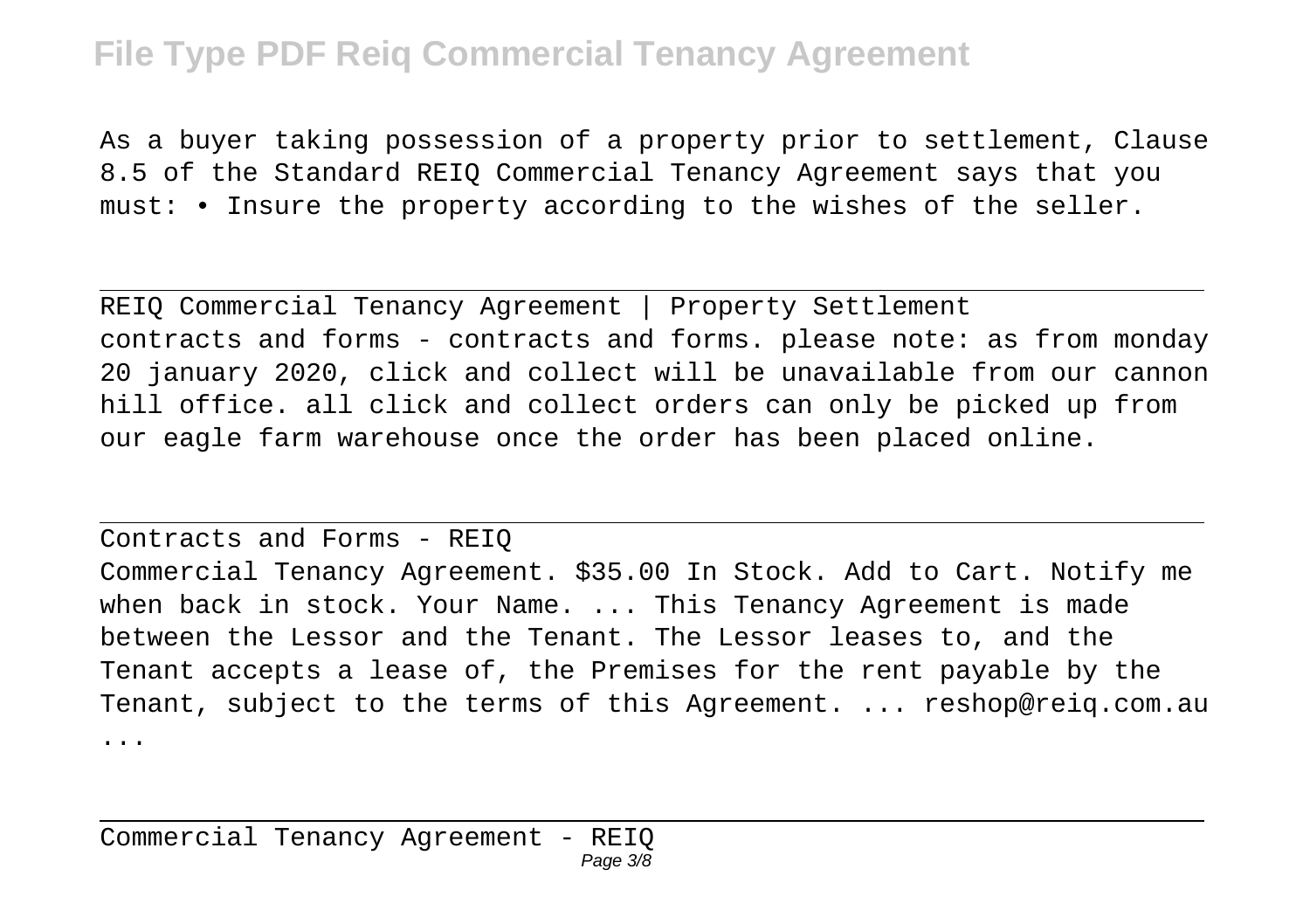The REIQ submits that rental deferrals be amortised for a capped period of 24 months irrespective of the lease term. b. The REIQ submits that where a lease expires prior to the 24 month period, and a rental deferral amount remains, that the landlord may retain any security provided by the tenant under the lease until such time as the amortisation period ends and all rent deferral amounts are paid.

Commercially Speaking, REIQ Submits Review for the Code of ... The purpose of the Federal Government's Code of Conduct is to impose a set of good faith leasing principles for application to commercial tenancies (including retail, office and industrial) between owners/operators/other landlords and tenants, where the tenant is an eligible business for the purpose of the Federal Government's JobKeeper program. These principles will apply to negotiating amendments in good faith to existing leasing arrangements – to aid the management of cashflow for ...

Commercial Conduct Under New Code - REIQ REIQ Commercial Tenancy Agreement digital file? Discussion in 'Property Management' started by Jane\_W, 24th Aug, 2018.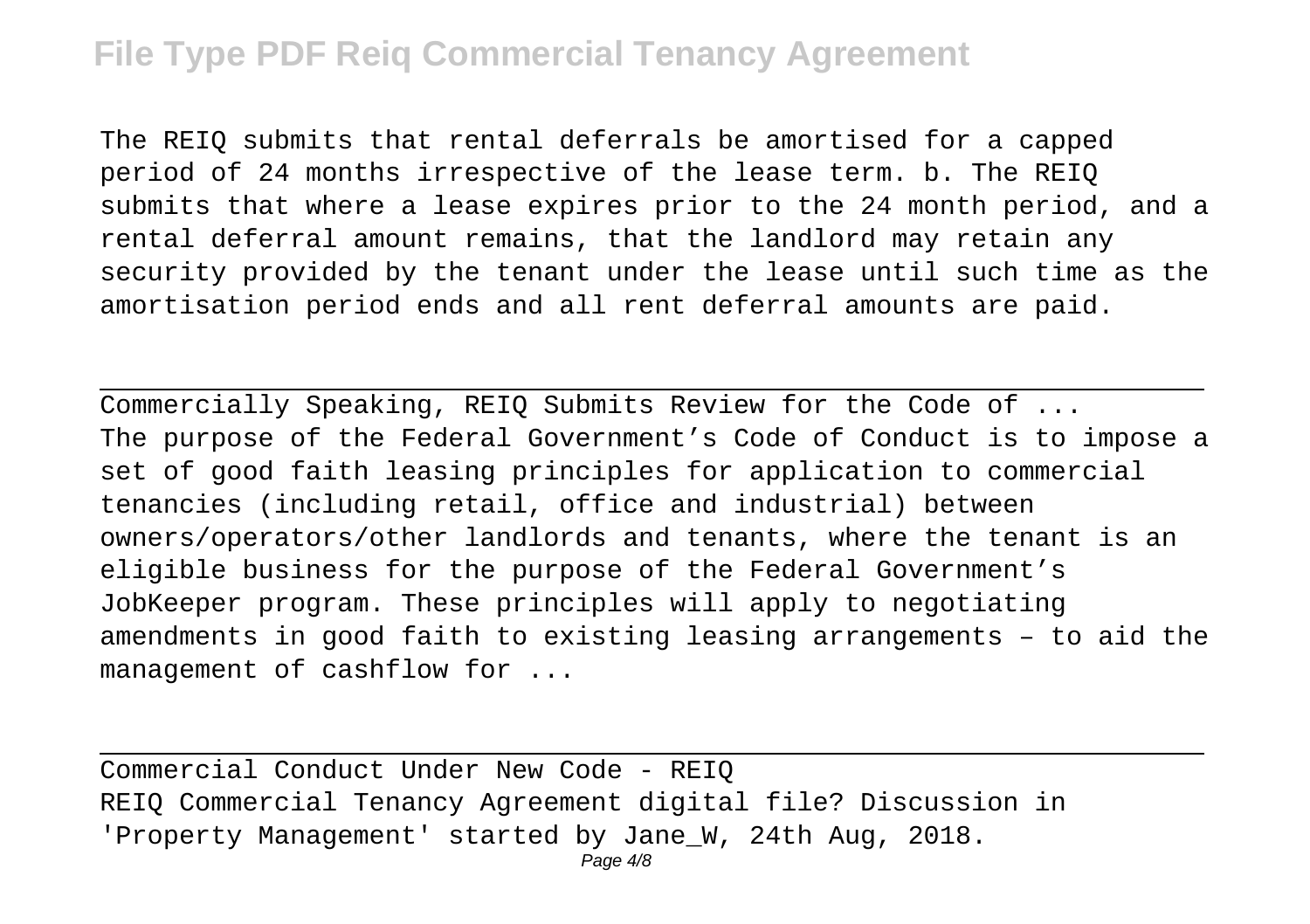REIQ Commercial Tenancy Agreement digital file ... The REIQ does have a Commercial Tenancy Agreement which may be suitable for some short term commercial tenancies. However, where you require greater certainty and/or more issues covered, a formal commercial Lease document capable of registration is recommended, particularly where the lease term is more than 3 years.

Lease Agreements for Commercial Property Queensland Law Society (QLS) and the Real Estate Institute of Queensland (REIQ) have prepared new editions of the standard contracts for use by our members: As a result of the GST withholding at settlement measures taking effect from 1 July 2018; To facilitate the signing of the contracts by electronic means; and

REIQ contracts new editions now available — Queensland Law ... The Real Estate Institute of Queensland (REIQ) is the state's peak body for the real estate industry, representing the profession for more than 100 years. The REIQ is at the forefront of providing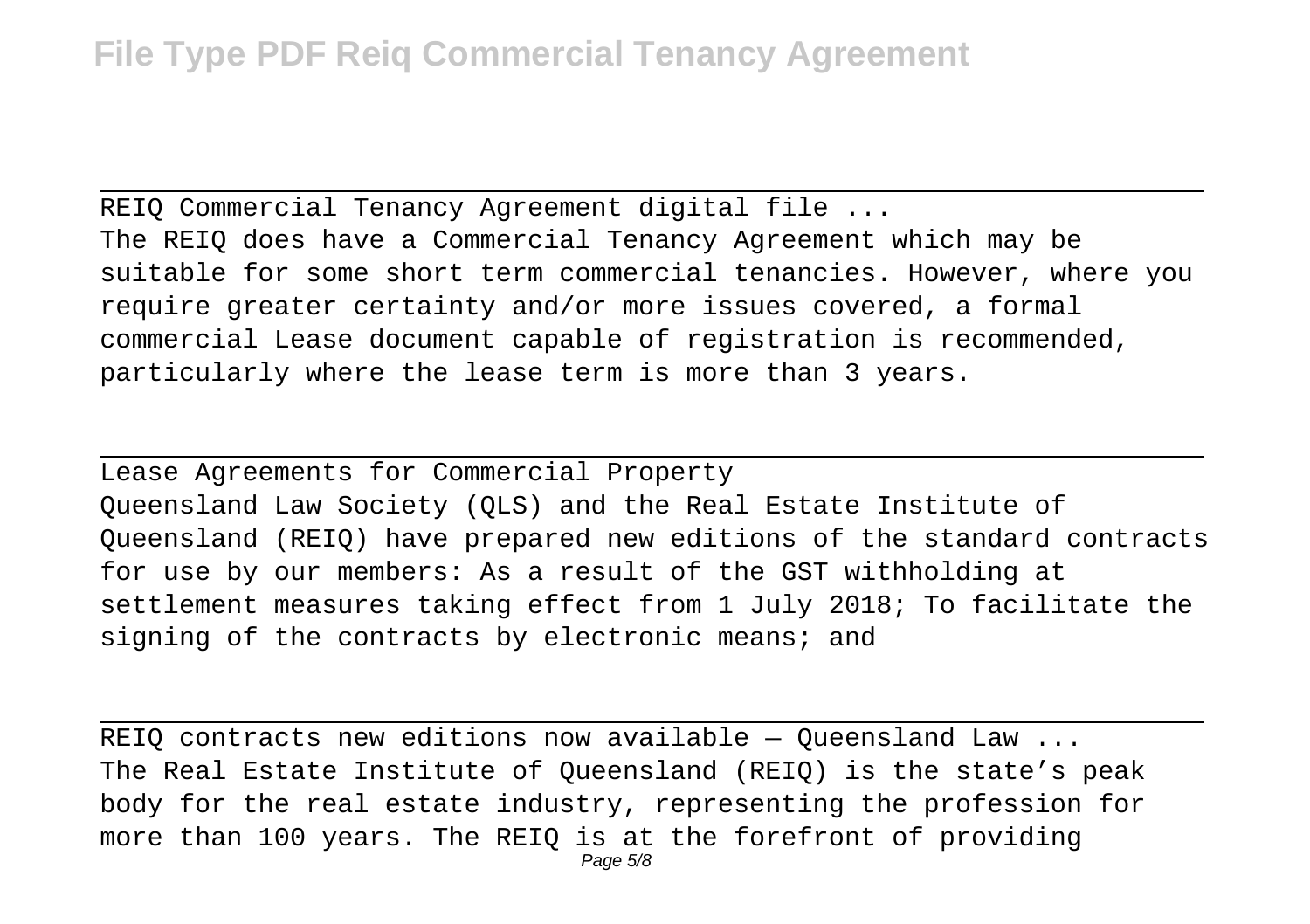training, advocacy and advice for Queensland's real estate professionals and is championing the use of technology to connect people and property.

#### REIQ | Real Estate Institute of Queensland

(1) The tenancy starts on the day stated in this agreement for item 6.2. (2) However, if no day is stated or if the stated day is before the signing of this agreement, the tenancy starts when the tenant is or was given a right to occupy the premises. 5 Entry condition report – s65

REIQ GENERAL TENANCY AGREEMENT FORM 18A The Real Estate Shop sells all manner of products for Queensland and Australian Real estate professionals from documentation to advertising aids and trust accounting books.

The Real Estate Shop - REIQ

General tenancy agreement (Form 18a) Important: The RTA is going paperless and will cease bulk printing of all forms and publications Page 6/8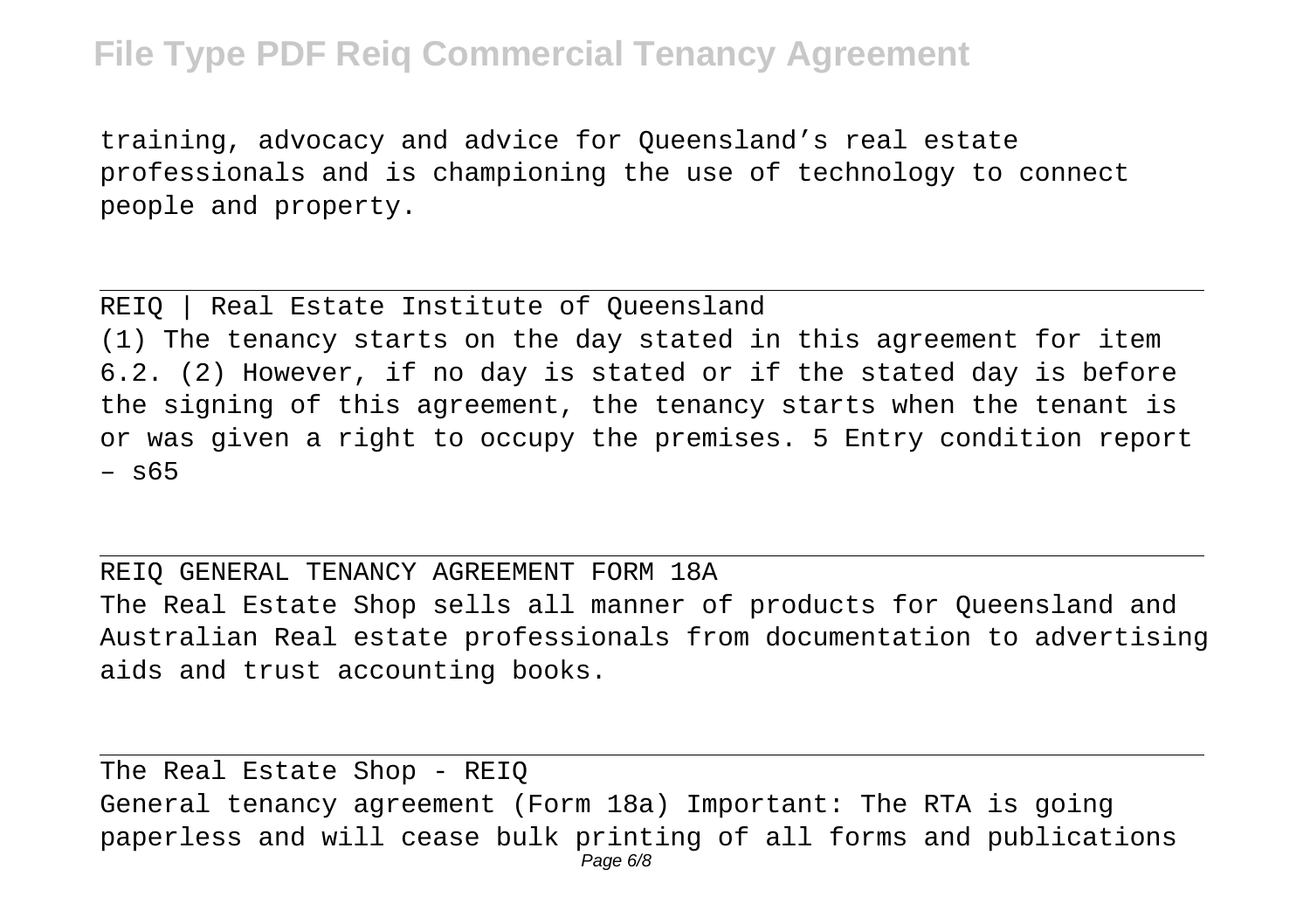from 1 January 2020. The General tenancy agreement is used when renting a house, unit, apartment, townhouse or houseboat. A written agreement must always be used when renting, even if the person renting is family or a friend.

General tenancy agreement (Form 18a) | Residential ... Section 35 of the RTRA (COVID-19 Response Measures Regulation) allowed the owner to issue two months' notice for a fixed term tenancy to either prepare the property for sale or in the event the property was sold and the buyer required vacant possession. This has now been repealed and the normal provisions of the RTRA Act apply.

Q&A - New COVID Tenancy Laws - REIQ Complete Reiq Commercial Tenancy Agreement Form Ef024 2020 online with US Legal Forms. Easily fill out PDF blank, edit, and sign them. Save or instantly send your ready documents.

Reiq Commercial Tenancy Agreement Form Ef024 2020 - Fill ... We often have landlord clients ask us if it is ok to enter into an Page 7/8